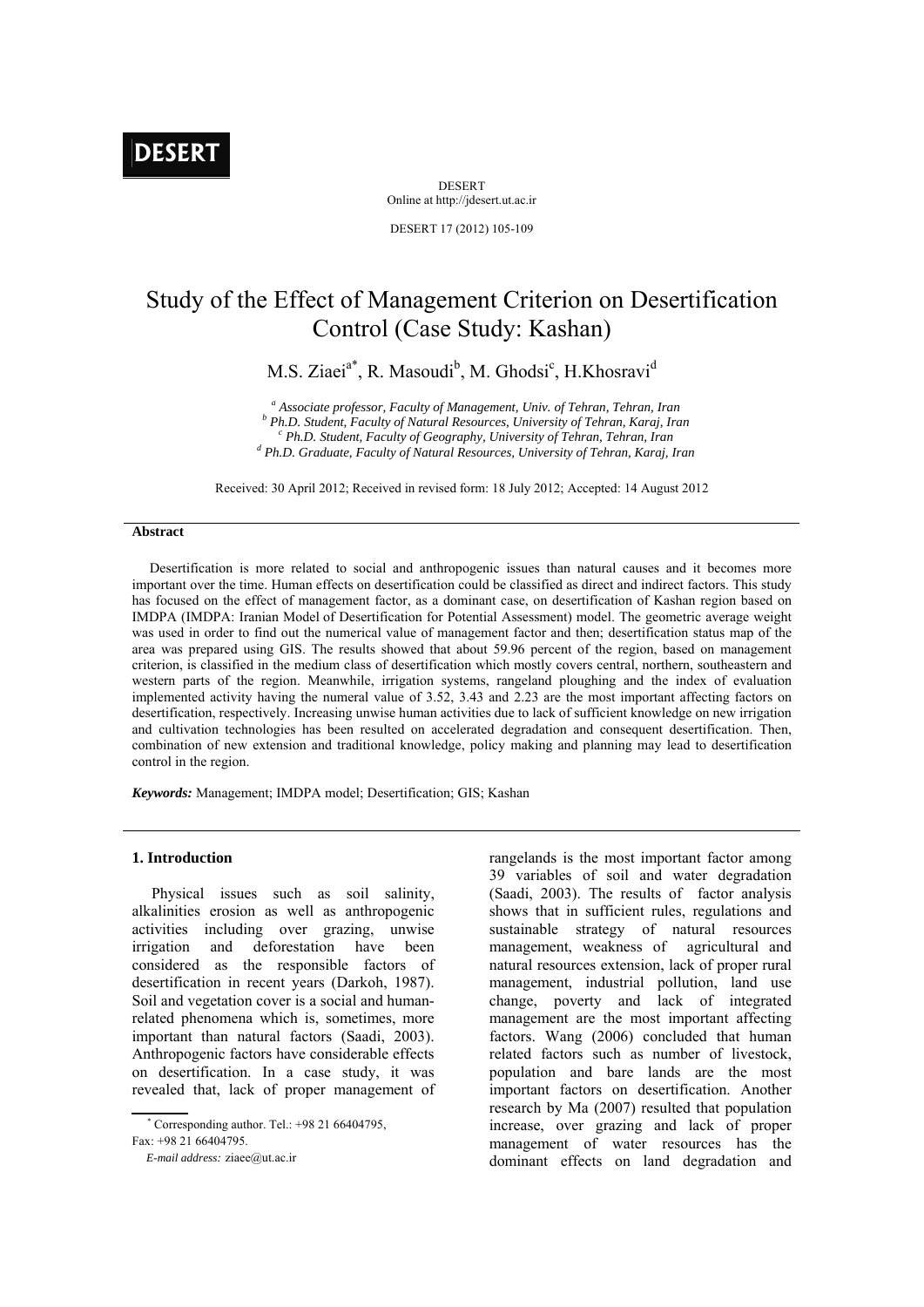desertification.

 One of the proposed methods to classify the desertification status is IMDPA model which enable the user to assign a numeral value for each sub factor of management for preparation of desertification map.

 Vesali (2008) argues that pump age time of wells and crop yield have the highest and lowest effects on desertification in Kashan and Aran Bidgol regions, Iran. Abdi (2008) also concluded that desertification status of Abozeid Abad is in the metric level base on soil and waters factors of IMDPA model.

 For better management and reducing desertification impacts, it is needed to implement proper strategies considering natural and human aspects (Mehrabi *et al*., 2010). Environment planning and policy making can play a major role in successful participatory management of natural resources (Lemos & Agrauwal, 2006). Rate of people participation is one of the effective factors in IMDPA model. In this research, all management and anthropogenic factors which affect on desertification based on IMDPA model were classified and rated.

# **2. Material and Methods**

#### *2.1. Study area*

 Kashan plain is located in 51° 05' to 51° 54' E and  $33^\circ$  54' to  $34^\circ$  23' N and has an arid climate with annual average precipitation of 133.5 mm. This region is in Isfahan province and south of Tehran with mean annual temperature of 18.8°C.

#### *2.2. Methodology*

In this research and based on IMDPA

 $T_{\rm eff}$  1. Indices used for evaluation of policy and management of policy and management of policy and management of policy and management of policy and management of policy and management of policy and management of pol

methodology, rangelands and shrub lands were considered for policy making while agricultural lands were chosen to examine the effectiveness of management criterion (Tables 1 and 2).

 A range of 1 to 4 was assigned to each layer indicating its positive effect as 1 while lowest impact as 4 (Table 3).

 Finally, weighted values of each index and sub index were mapped in GIS based on geometric average as follow:

*Index-X=[(layer -1). (Layer – 2)...(Layer-n)]*<sup> $1/n$ </sup>

**Where** 

Index-X: criteria Layer: indices of each criterion N: number of indices of each criterion According to the mentioned formulas, the

following indices were calculated:

• Range land and shrub land index  $=$  (over grazing  $\times$  shrubs cutting  $\times$  range ploughing  $\times$ yield reduction)

• Agriculture index: (Land use change  $\times$  wise farming  $\times$  unwise application of machinery and pesticides  $\times$  irrigation  $\times$  change of well to qanat) • Policy and management = (Required actions  $\times$ combating desertification methods  $implemented$  activities  $\times$  people participation) • Management quality  $=$  (type and intensity of land use  $\times$  policy and management)

# **3. Results**

 Based on the average weights of each land use (Table 4), it is clear that rangeland ploughing (3.43) and improper irrigation measures (3.52) have the highest scores in range and shrub land and agricultural land uses (Tables 4-5). Figures 1 and 2 show the landuse intensity in both landuses.

| l able 1. Indices used for evaluation of policy and management |                      |                                                  |                                          |                                                                       |                                                                  |
|----------------------------------------------------------------|----------------------|--------------------------------------------------|------------------------------------------|-----------------------------------------------------------------------|------------------------------------------------------------------|
| Assessm                                                        | Class                | Low                                              | Medium                                   | High                                                                  | Very high                                                        |
| ent index                                                      | Score                | 1-1.50                                           | $1.51 - 2.50$                            | $2.51 - 3.50$                                                         | $3.51 - 4.00$                                                    |
| Required action                                                |                      | More than $75%$<br>protected                     | 50-75% protected                         | $25-50\%$ protected                                                   | Less than %25 protected                                          |
| Combating<br>methods                                           | desertification      | Proper<br>management is<br>sufficient            | Low biologic measure<br>is possible      | Combating desertification<br>with mechanical and<br>biologic measures | Combating desertification<br>is impossible ecologic-<br>economic |
|                                                                | Implemented activity | No action                                        | Action is effective<br>until now         | Action is relatively<br>efficient                                     | Unsuccessful activity                                            |
|                                                                | People participation | Good connection<br>between people and<br>experts | Lack of people<br>attention to extension | Projects without people<br>participation                              | Conflict between local<br>people and technical staff             |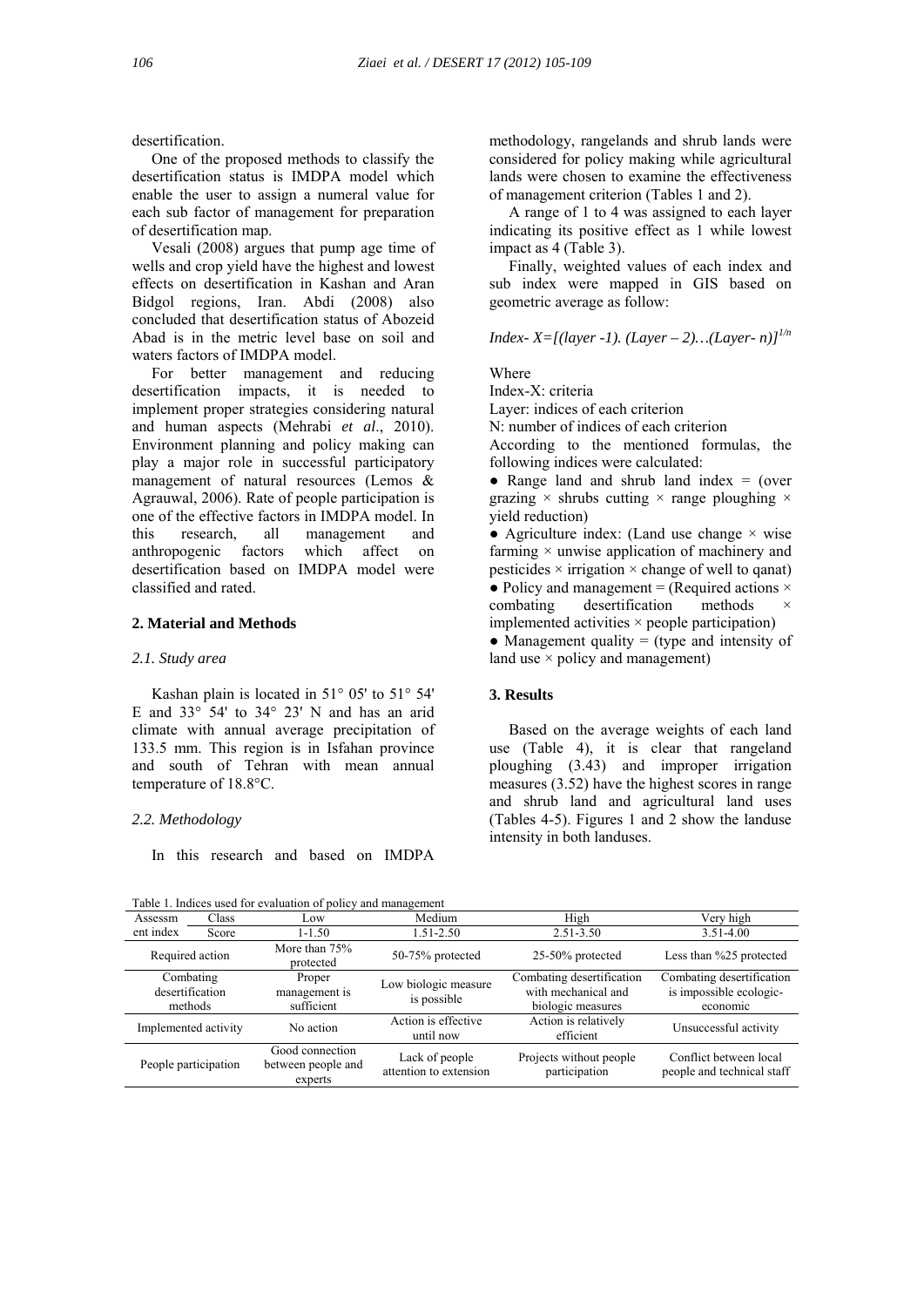| Very high                                                              | High                                                                                                                                      | Medium                                                                                               | Low                                                      | Class                           | Assessment                                            | Secondary             | Primary       |
|------------------------------------------------------------------------|-------------------------------------------------------------------------------------------------------------------------------------------|------------------------------------------------------------------------------------------------------|----------------------------------------------------------|---------------------------------|-------------------------------------------------------|-----------------------|---------------|
| 3.51-4.00                                                              | 2.51-3.50                                                                                                                                 | 1.51-2.50                                                                                            | $1 - 1.50$                                               | Score                           | index                                                 | factors               | factors       |
| $I \rightarrow V$                                                      | $II, III \rightarrow IV$                                                                                                                  | $III \rightarrow II$                                                                                 | $I \rightarrow II$                                       |                                 | Land use change                                       |                       |               |
| Lack of<br>agricultural<br>measure, no<br>fallow and intense<br>plough | Improper<br>agriculture and<br>fallow                                                                                                     | Relatively<br>proper<br>agriculture.<br>perennial crops                                              | proper<br>agriculture<br>perennial crops<br>and orchards | Proper agricultural<br>activity |                                                       |                       |               |
| Low efficient<br>machinery and<br>pesticide                            | Improper<br>machinery and<br>pesticide                                                                                                    | Modern<br>machinery and<br>pesticide                                                                 | Modern<br>machinery NO<br>pesticide and<br>insecticide   |                                 | Improper use of<br>pesticide and machinery            | Crop yield            |               |
| Improper<br>irrigation                                                 | Relative proper<br>irrigation                                                                                                             | Relative proper<br>irrigation                                                                        | Proper<br>irrigation                                     |                                 | Irrigation system                                     |                       | Land use type |
| >12                                                                    | $6-9$                                                                                                                                     | $3-6$                                                                                                | $1 - 3$                                                  |                                 | Change of well to qanat                               |                       |               |
| Stock rate/<br>grazing capacity<br>>3                                  | Stock rate/<br>grazing<br>capacity = $2-3$                                                                                                | Stock rate/<br>grazing<br>capacity = $1-2$                                                           | Stock rate<br>/grazing<br>$capacity=1$                   |                                 | Over grazing                                          |                       |               |
| $CV > 50\%$                                                            | %25 <cv<%50< td=""><td>%10<cv<%25< td=""><td>CV &lt; 9610</td><td></td><td>Shrubs cutting</td><td></td><td></td></cv<%25<></td></cv<%50<> | %10 <cv<%25< td=""><td>CV &lt; 9610</td><td></td><td>Shrubs cutting</td><td></td><td></td></cv<%25<> | CV < 9610                                                |                                 | Shrubs cutting                                        |                       |               |
| Bare lands and<br>plough ranges<br>(>75%)                              | Bare lands and<br>plough ranges<br>$(50-75%)$                                                                                             | Bare lands and<br>plough ranges<br>$(20-50\%)$                                                       | Bare lands less<br>than $20%$                            |                                 | Range plough and bare<br>lands                        | Range and Shrub lands |               |
| Very high $\leq$ 25                                                    | High<br>$25 - 65$                                                                                                                         | Medium 65-85                                                                                         | Low<br>85-100                                            |                                 | Yield reduction<br>compared to potential<br>condition |                       |               |
| Improper<br>development<br>without<br>consulting<br>regional capacity  | Improper<br>development                                                                                                                   | Relatively<br>proper based on<br>local condition                                                     | Proper                                                   |                                 | Urbanization and rural<br>development                 | Urban areas           |               |

Table 2. Indices of land use type and intensity

Table 3. Frequency distribution of current condition of desertification classes

| Range        | Svmbol | Qualitative classification |
|--------------|--------|----------------------------|
| $0.0001 - 1$ |        | Neglectiable               |
| 1.1-1.5      |        | Low                        |
| $1.6 - 2.5$  |        | Medium                     |
| $2.6 - 3.5$  |        | High                       |
| 3 6-4        |        | Verv high                  |

# Table 4. Average weights of range and shrub land areas

| Row | Assessment index                                | Average value | Class of desertification |
|-----|-------------------------------------------------|---------------|--------------------------|
|     | Over grazing                                    | .63           | LOW                      |
|     | Shrub cutting                                   |               | Medium                   |
|     | Rangeland ploughing                             | 3.43          | High                     |
|     | Yield reduction compared to potential condition |               | Medium                   |

Table 5. Average weights of agricultural lands

| Row | Assessment index                  | Average value | Class of desertification |
|-----|-----------------------------------|---------------|--------------------------|
|     | Land use change                   |               | Low                      |
|     | Proper farming                    |               | Medium                   |
|     | Improper machinery and pesticides | 2.46          | Medium                   |
|     | Irrigation systems                | 3.52          | Verv high                |
|     | Change of well to ganat           | 3.23          | High                     |

 Meanwhile, numerical values of management and implemented policy of the region resulted 1.92 which indicates medium condition of the region based on this criteria (Table 6).

Table 6. Average values of policy making and implemented management criteria in the region

| Row | Assessment index                  | Average value | Class of desertification |
|-----|-----------------------------------|---------------|--------------------------|
|     | Required action                   | .93           | Medium                   |
|     | Desertification measures          | .90           | Medium                   |
|     | Implemented actions               | າາ            | Medium                   |
|     | Attention to people participation |               | Medium                   |

 According to the prepared maps of indices, final map of desertification intensity based on management criteria was prepared for the region (Figure 3).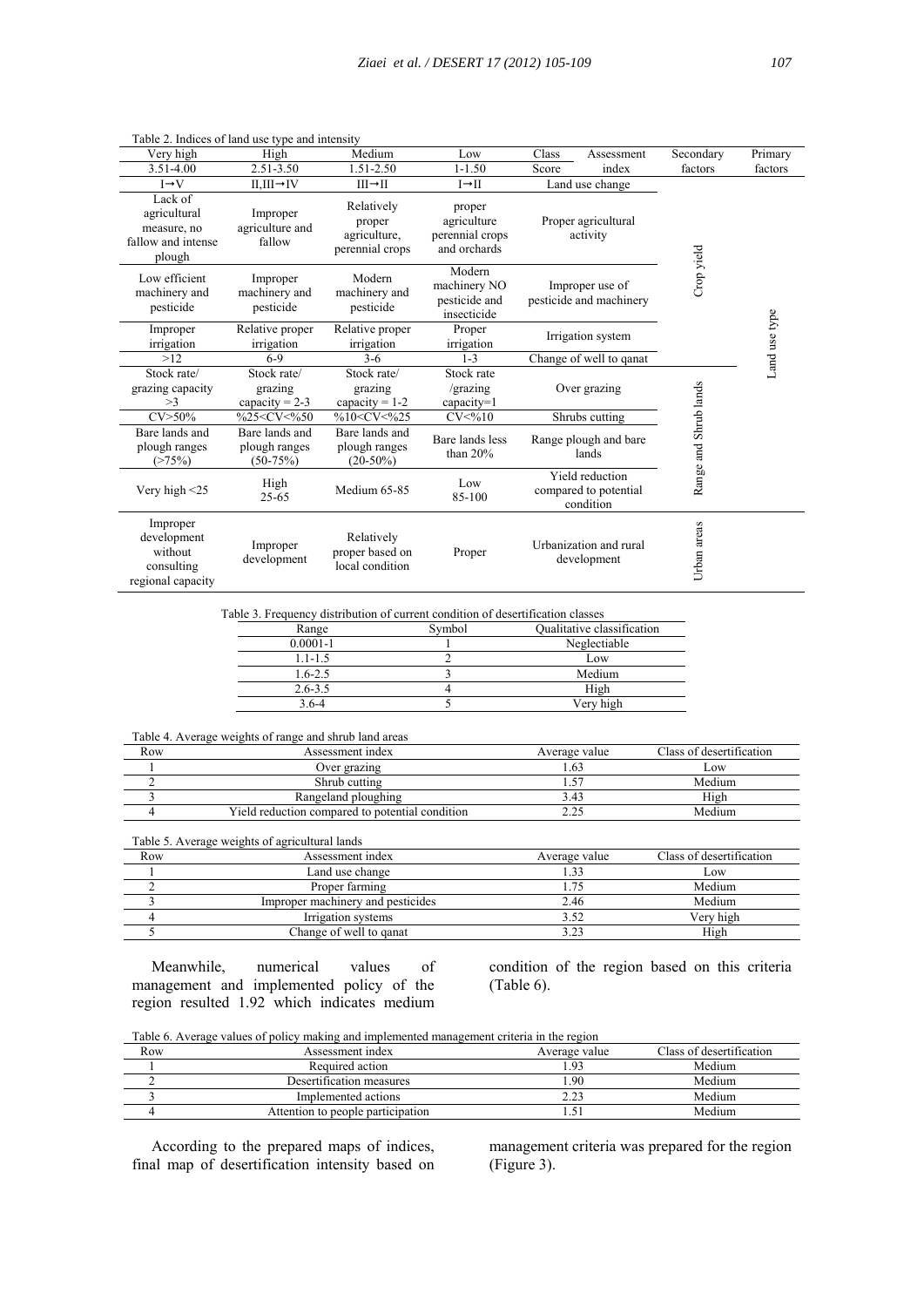

Fig. 1. Numerical value of range and shrub land type



Fig. 2. Numerical value of agricultural lands



Fig. 3. Map of desertification intensity based on management criteria